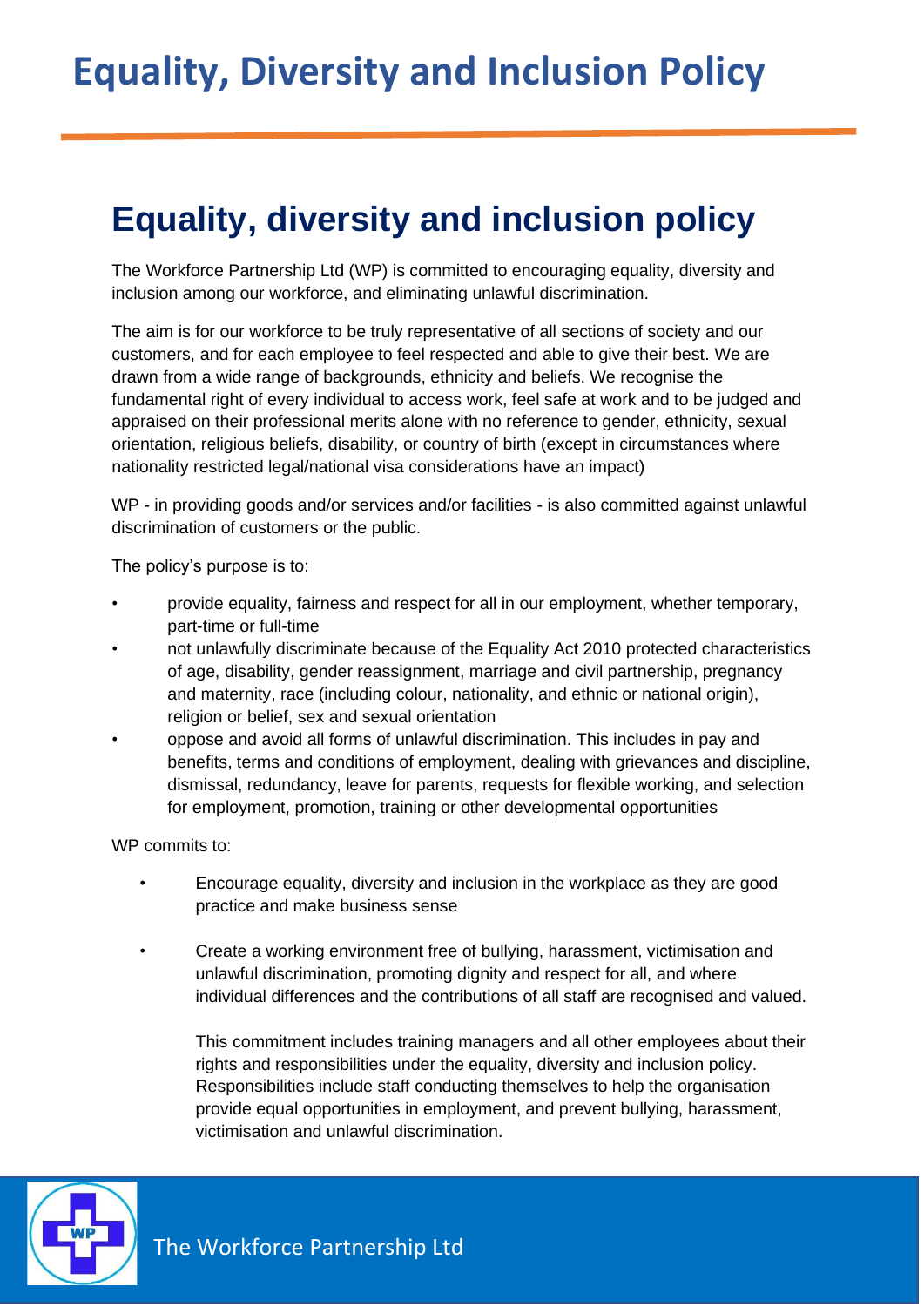• All staff should understand they, as well as their employer, can be held liable for acts of bullying, harassment, victimisation and unlawful discrimination, in the course of their employment, against fellow employees, customers, suppliers and the public

• Take seriously complaints of bullying, harassment, victimisation and unlawful discrimination by fellow employees, customers, suppliers, visitors, the public and any others in the course of the organisation's work activities.

Such acts will be dealt with as misconduct under the organisation's grievance and/or disciplinary procedures, and appropriate action will be taken. Particularly serious complaints could amount to gross misconduct and lead to dismissal without notice.

Further, sexual harassment may amount to both an employment rights matter and a criminal matter, such as in sexual assault allegations. In addition, harassment under the Protection from Harassment Act 1997 – which is not limited to circumstances where harassment relates to a protected characteristic – is a criminal offence.

- Make opportunities for training, development and progress available to all staff, who will be helped and encouraged to develop their full potential, so their talents and resources can be fully utilised to maximise the efficiency of the organisation.
- Decisions concerning staff being based on merit (apart from in any necessary and limited exemptions and exceptions allowed under the Equality Act).
- Review employment practices and procedures when necessary to ensure fairness, and also update them and the policy to take account of changes in the law.
- Monitor the make-up of the workforce regarding information such as age, sex, ethnic background, sexual orientation, religion or belief, and disability in encouraging equality, diversity and inclusion, and in meeting the aims and commitments set out in the equality, diversity and inclusion policy.

Monitoring will also include assessing how the equality, diversity and inclusion policy, and any supporting action plan, are working in practice, reviewing them annually, and considering and taking action to address any issues.